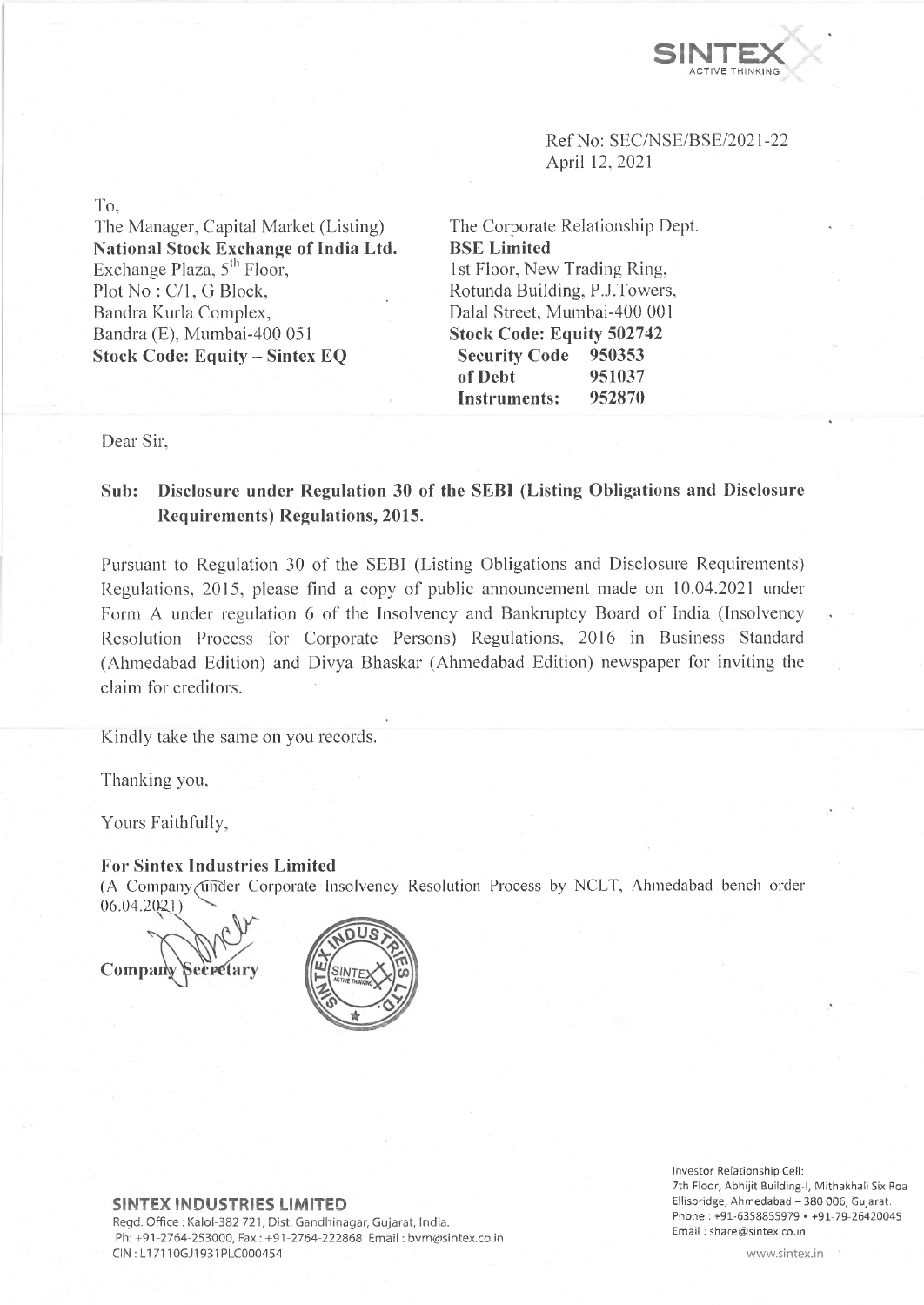**fece onese** by the test of the test of the test of the best of the test of the test of the test of the test of the test of the test of the test of the test of the test of the test of the test of the test of the test of th

|                |                                                                                                                                                               | <b>FORM A</b><br><b>Public Announcement</b>                                                                                                                                                                                                                                                                                                                                                                                                                                                                                                                                                                                                                                                                                                                                                                 |
|----------------|---------------------------------------------------------------------------------------------------------------------------------------------------------------|-------------------------------------------------------------------------------------------------------------------------------------------------------------------------------------------------------------------------------------------------------------------------------------------------------------------------------------------------------------------------------------------------------------------------------------------------------------------------------------------------------------------------------------------------------------------------------------------------------------------------------------------------------------------------------------------------------------------------------------------------------------------------------------------------------------|
|                |                                                                                                                                                               | (Under Regulation 6 of the Insolvency and Bankruptcy Board of India<br>(insolvency Resolution Process for Corporate Persons) Regulations, 2016)<br>FOR THE ATTENTION OF THE CREDITORS OF<br>For the attention of the Creditors of SINTEX INDUSTRIES LIMITED                                                                                                                                                                                                                                                                                                                                                                                                                                                                                                                                                 |
| 1              | Name of corporate debtor                                                                                                                                      | Sintex Industries Limited                                                                                                                                                                                                                                                                                                                                                                                                                                                                                                                                                                                                                                                                                                                                                                                   |
| $\overline{c}$ | Date of incorporation of corporate<br>debtor                                                                                                                  | 04.06.1931                                                                                                                                                                                                                                                                                                                                                                                                                                                                                                                                                                                                                                                                                                                                                                                                  |
| 3              | Authority under which corporate<br>debtor is incorporated / registered                                                                                        | Registrar of Companies, Ahmedabad -<br>Gujarat                                                                                                                                                                                                                                                                                                                                                                                                                                                                                                                                                                                                                                                                                                                                                              |
| 4              | Corporate Identity Number / Limited<br>Liability Identification Number of<br>corporate debtor                                                                 | LI7110GJI931PLC000454                                                                                                                                                                                                                                                                                                                                                                                                                                                                                                                                                                                                                                                                                                                                                                                       |
| 5              | Address of the registered office and<br>principal office (if any) of corporate)<br>deblor                                                                     | Kalol (North Gujarat) District Gandhinagar -<br>382721 Gujarat.                                                                                                                                                                                                                                                                                                                                                                                                                                                                                                                                                                                                                                                                                                                                             |
| 6              | Insolvency commencement date in<br>respect of corporate debtor                                                                                                | 06.04.2021 (Copy of order uploaded on<br>08.04.2021)                                                                                                                                                                                                                                                                                                                                                                                                                                                                                                                                                                                                                                                                                                                                                        |
| 7              | Estimated date of closure of<br>insolvency resolution process                                                                                                 | 04.10.2021                                                                                                                                                                                                                                                                                                                                                                                                                                                                                                                                                                                                                                                                                                                                                                                                  |
| 8              | Name and registration number of the<br>insolvency professional acting as<br>interim resolution professional                                                   | Mr. Pinakin Surendra Shah<br>IBBI/IPA-002/IP-N00106/2017-18/10248                                                                                                                                                                                                                                                                                                                                                                                                                                                                                                                                                                                                                                                                                                                                           |
| 9              | Address and e-mail of the interim<br>resolution professional, as<br>registered with the Board                                                                 | Address: A/201, Siddhi Vinayak Towers, B/h.<br>DCP Office, Next to Kataria House, off S.G.<br>Highway, Makaraba, Ahmedabad-380051,<br>Gujarat. Email: pinakincs@yahoo.com                                                                                                                                                                                                                                                                                                                                                                                                                                                                                                                                                                                                                                   |
| 10             | Address and e-mail to be used for<br>correspondence with the interim<br>resolution professional                                                               | Address: A/201, Siddhi Vinayak Towers, B/h.<br>DCP Office, Next to Kataria House, off S.G.<br>Highway, Makaraba. Ahmedabad-380051,<br>Gujarat. Email: pinakincs@yahoo.com                                                                                                                                                                                                                                                                                                                                                                                                                                                                                                                                                                                                                                   |
| 11             | Last date for submission of claims                                                                                                                            | 22.04.2021                                                                                                                                                                                                                                                                                                                                                                                                                                                                                                                                                                                                                                                                                                                                                                                                  |
| 12             | Classes of creditors, if any, under<br>clause (b) of sub-section (6A) of<br>section 21, ascertained by the<br>interim resolution professional                 | Not Applicable                                                                                                                                                                                                                                                                                                                                                                                                                                                                                                                                                                                                                                                                                                                                                                                              |
| 13             | Names of Insolvency Professionals Not Applicable<br>identified to act as Authorised<br>Representative of creditors in a<br>class (Three names for each class) |                                                                                                                                                                                                                                                                                                                                                                                                                                                                                                                                                                                                                                                                                                                                                                                                             |
| 14             | (a) Relevant Forms and<br>(b) Details of authorized<br>representatives are available at:                                                                      | (a) Relevant Forms are available at:<br>https://ibbi.gov.in/home/download<br>(b) Not Applicable                                                                                                                                                                                                                                                                                                                                                                                                                                                                                                                                                                                                                                                                                                             |
| means.         | Limited on 06th April 2021. (Copy of order uploaded on 08th April, 2021)<br>the address mentioned against entry No. 10.<br>class [specify class] in Form CA.  | Notice is hereby given that the National Company Law Tribunal has ordered the<br>commencement of a corporate insolvency resolution process of Sintex Industries<br>The creditors of Sintex Industries Limited, are hereby called upon to submit their<br>claims with proof on or before 22nd April, 2021 to the interim resolution professional at<br>The financial creditors shall submit their claims with proof by electronic means only. All<br>other creditors may submit the claims with proof in person, by post or by electronic<br>A financial creditor belonging to a class, as listed against the entry No. 12, shall<br>indicate its choice of authorised representative from among the three insolvency<br>professionals listed against entry No.13 to act as authorised representative of the |
|                | Submission of false or misleading proofs of claim shall attract penalties.                                                                                    |                                                                                                                                                                                                                                                                                                                                                                                                                                                                                                                                                                                                                                                                                                                                                                                                             |

Date: 09.04.2021 Name & Signature of Interim Resolution Professional

Place: Ahmedabad Sd/- Mr. Pinakin Surendra Shah

 $\ddot{\ast}$